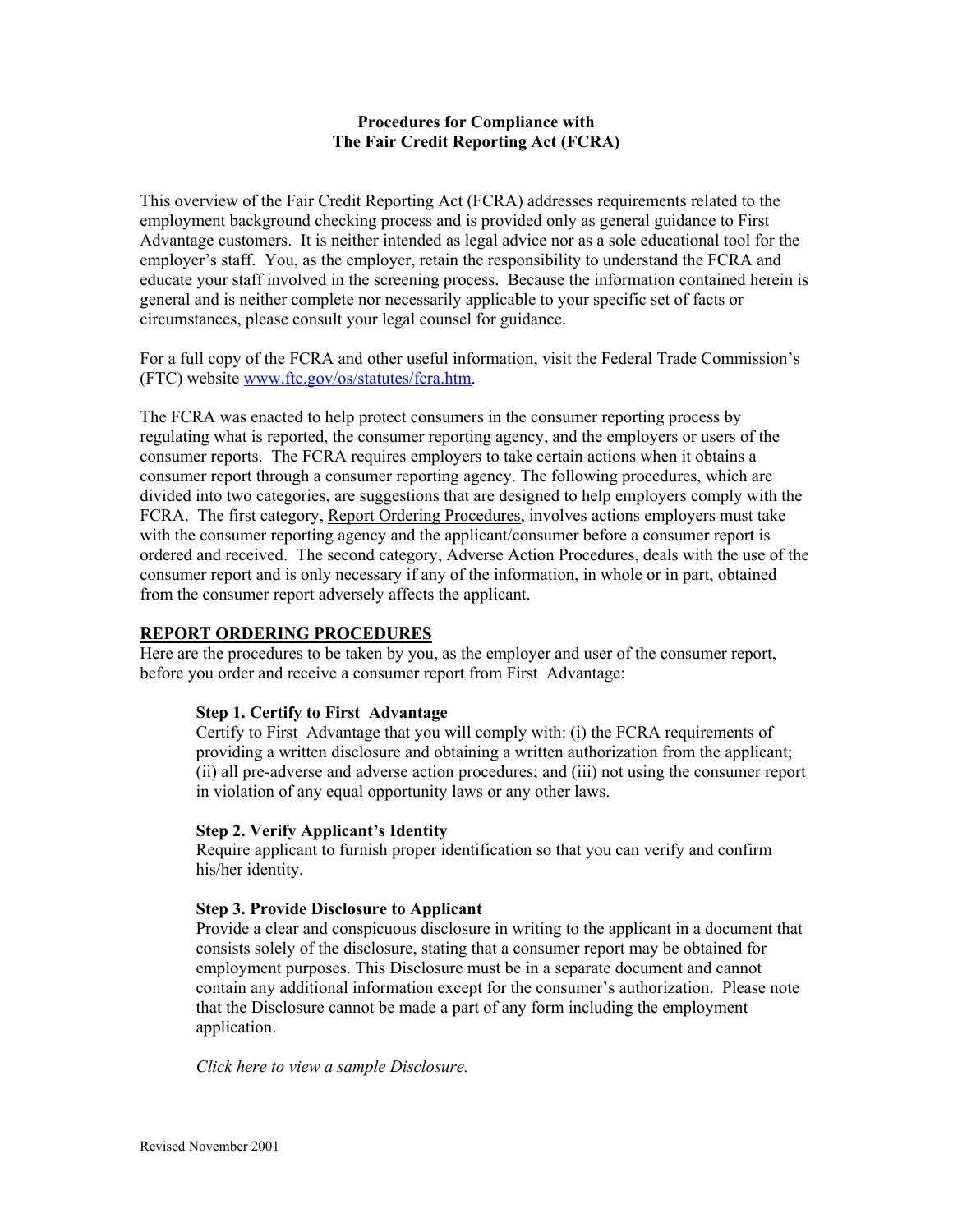#### **Step 4. Obtain Authorization from Applicant**

Obtain written authorization from the applicant. As stated above, the Authorization may be obtained in the same document as the Disclosure, which is an exception to the general rule that the Disclosure must be in a separate document that consists solely of itself. In fact, some FTC opinions have found that having the Authorization on the Disclosure heightens the consumer's awareness to the Disclosure and furthers its purpose.

#### *Click here to see a sample Authorization.*

Therefore, one of the ways to comply with the Disclosure and Authorization requirements is to include the Authorization on the same document as the Disclosure but keep this combined document separate and apart from the employment application form. Another method of compliance is to use two separate documents, having the Disclosure by itself and the Authorization by itself.

*Click here to see a sample combined Disclosure and Authorization.* 

## **ADVERSE ACTION PROCEDURES**

Not only does the denial of employment fall under the FCRA definition of "adverse action", but also any other decision for employment purposes that adversely affects any current or prospective employee will constitute an adverse action.\*

#### **Step 5. Provide Applicant Pre-Adverse Action Documents**

 If the consumer report provides information that will negatively influence the employment opportunities of the applicant, whether in whole or in part, you must do all of the following BEFORE such an adverse action is made:

- a. Provide the applicant with a copy of the consumer report; and
- b. Provide the applicant a description in writing of their rights under the FCRA as prescribed by the FTC.

#### *Click here to see a sample Summary of Rights Under the FCRA.*

This pre-adverse action process allows the applicant the chance to dispute the negative information in the report. The employer should allow a reasonable amount of time for the applicant to respond to this pre-adverse notification before final determination is made or adverse action is taken. (There is an FTC opinion letter that deems 5 days as reasonable, but it will depend upon your circumstances.\*)

*Click here to see a sample Pre-adverse Action Letter.*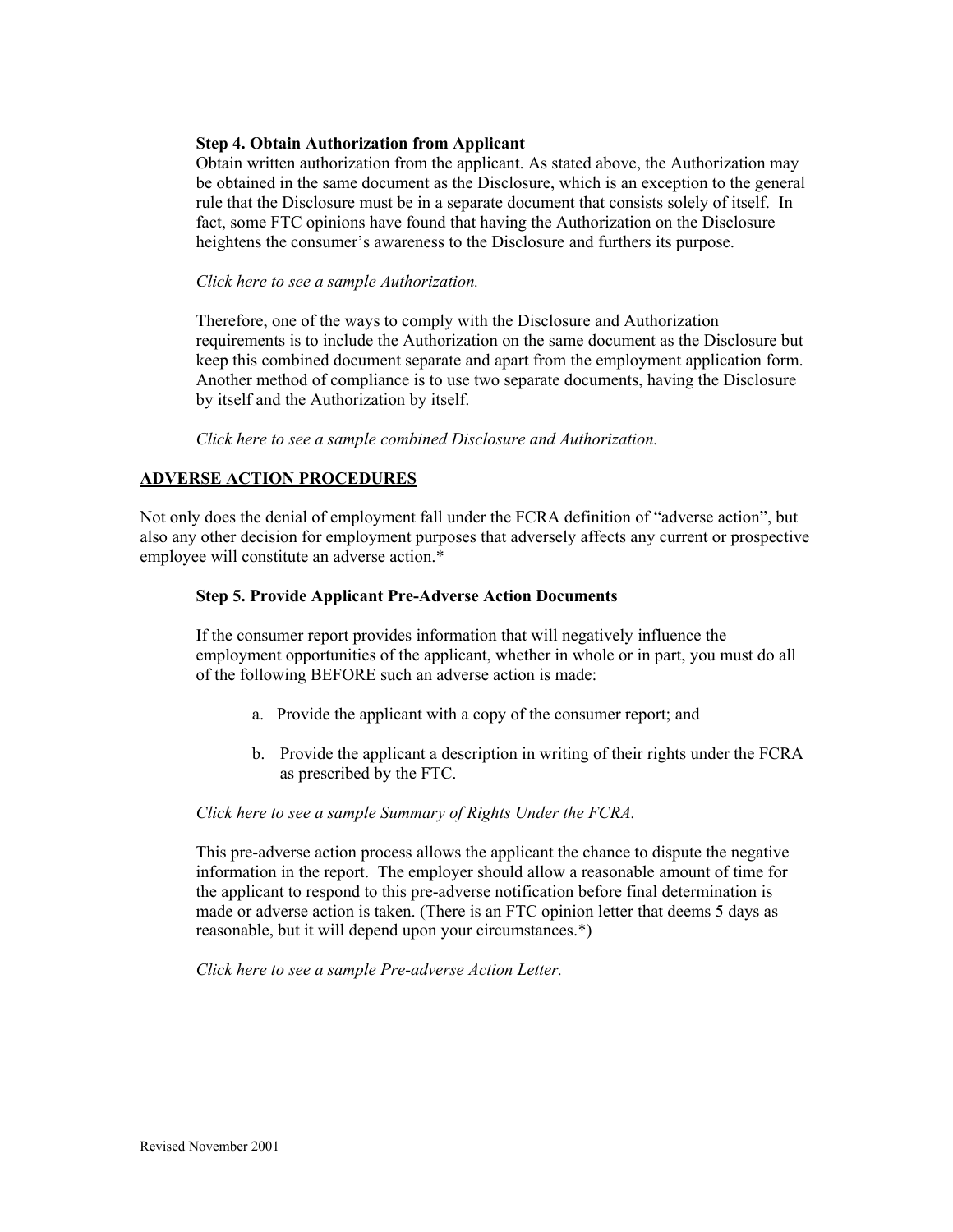### **Step 6. Notify Applicant of Adverse Action**

If you decide to take any adverse action (such as not employing the applicant), based in whole or in part, on the information revealed in the consumer report, you must do the following in writing, orally or electronically\* (Again, First Advantage recommends written documentation.):

- a. Provide notice to the applicant of the adverse action\*;
- b. Provide to the applicant the names, address and telephone number of the consumer reporting agency and a statement that "the consumer reporting agency did not make the decision to take the adverse action and is unable to provide the applicant the specific reasons why the adverse action was taken"; and,
- c. Provide notice to the applicant of his/her right to obtain within sixty (60) days, a free copy of the consumer report from the consumer reporting agency and to dispute with the consumer reporting agency the accuracy or completeness of any information in a consumer report furnished by the consumer reporting agency.

### *Click here to see a sample Adverse Action Letter.*

Some variances exist for non-written consent for the trucking industry.\*

Please be aware that some states have requirements in addition to the FCRA that you will also need to comply with. For example, in the states of Minnesota and Oklahoma, you will have to give the applicant a written disclosure with a box the applicant can check if they want to obtain a copy of the consumer report. California has a similar requirement except it is limited to consumer credit reports.\*

\*Please consult legal counsel for what methods are best for your business operation and how to comply appropriately.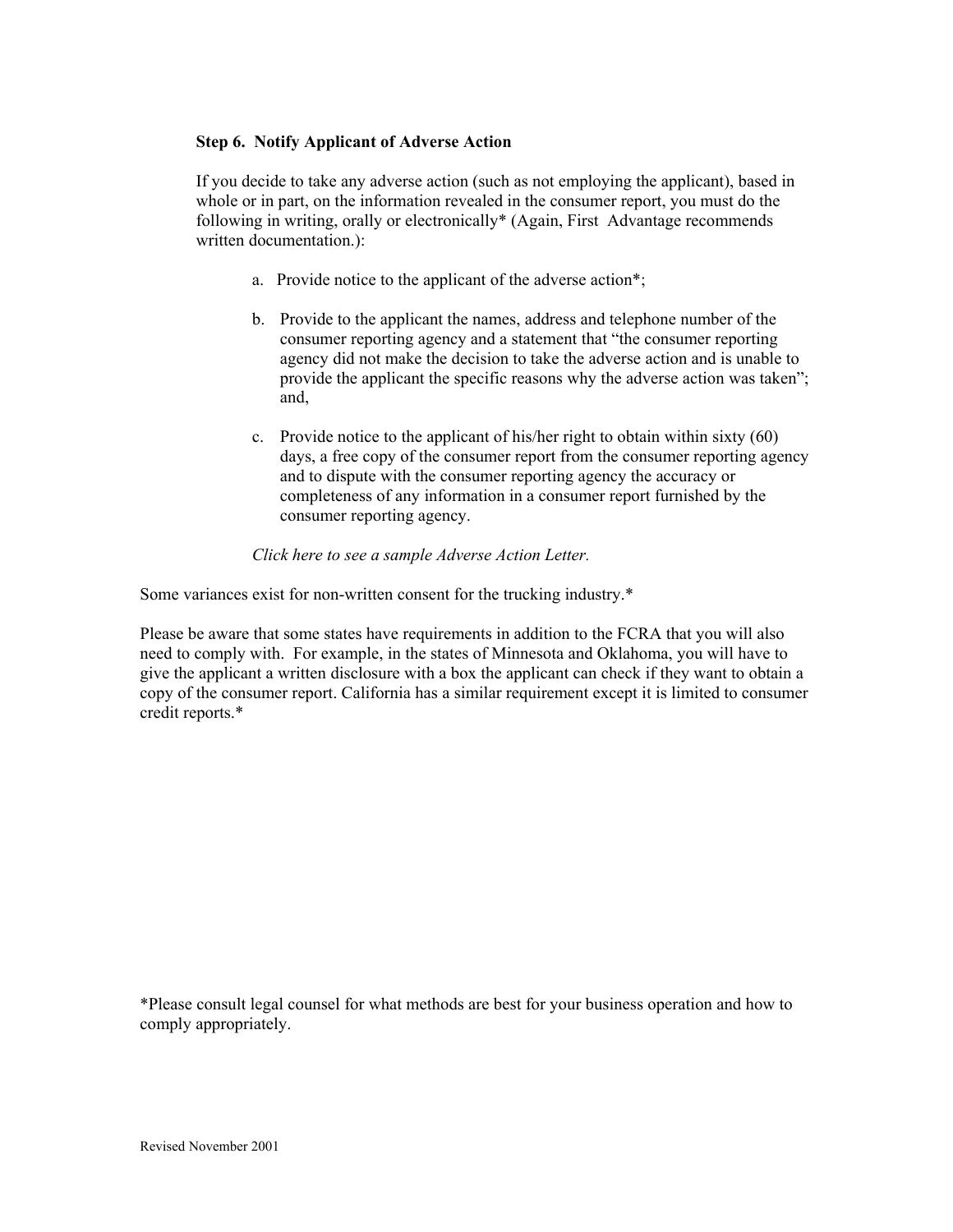**SAMPLE DISCLOSURE:** *As the employer or user of consumer reports, it is your responsibility to ensure compliance with all of the relevant federal, state and local laws governing this area. We strongly recommend that prior to use, you consult with an attorney.* 

## **NOTICE TO APPLICANTS/EMPLOYEES REGARDING CONSUMER REPORTS**

 A consumer report and/or an investigative consumer report including information concerning your character, employment history, general reputation, personal characteristics, police record, education, qualifications, motor vehicle record, mode of living, and/or credit and indebtedness may be obtained in connection with your application for and/or continued employment with the company**. A consumer report and/or an investigative consumer report may be obtained at any time during the application process or during your employment with the Company.** A consumer report containing injury and illness records and medical information may be obtained after a tentative offer of employment has been made. Upon timely written request of the Personnel Department of the Company, and within 5 days of the request, the name, address and phone number of the reporting agency and the nature and scope of the investigative consumer report will be disclosed to you.

 Before any adverse action is taken, based in whole or in part on the information contained in the consumer report, you will be provided a copy of the report, the name, address and telephone number of the reporting agency, a summary of your rights under the Fair Credit Reporting Act, as well as additional information on your rights under the law.

Print your name

 $\mathcal{L}_\text{max}$  , and the set of the set of the set of the set of the set of the set of the set of the set of the set of the set of the set of the set of the set of the set of the set of the set of the set of the set of the

\_\_\_\_\_\_\_\_\_\_\_\_\_\_\_\_\_\_\_\_\_\_\_\_\_\_\_\_\_\_\_\_ \_\_\_\_\_\_\_\_\_\_\_\_

Signature Date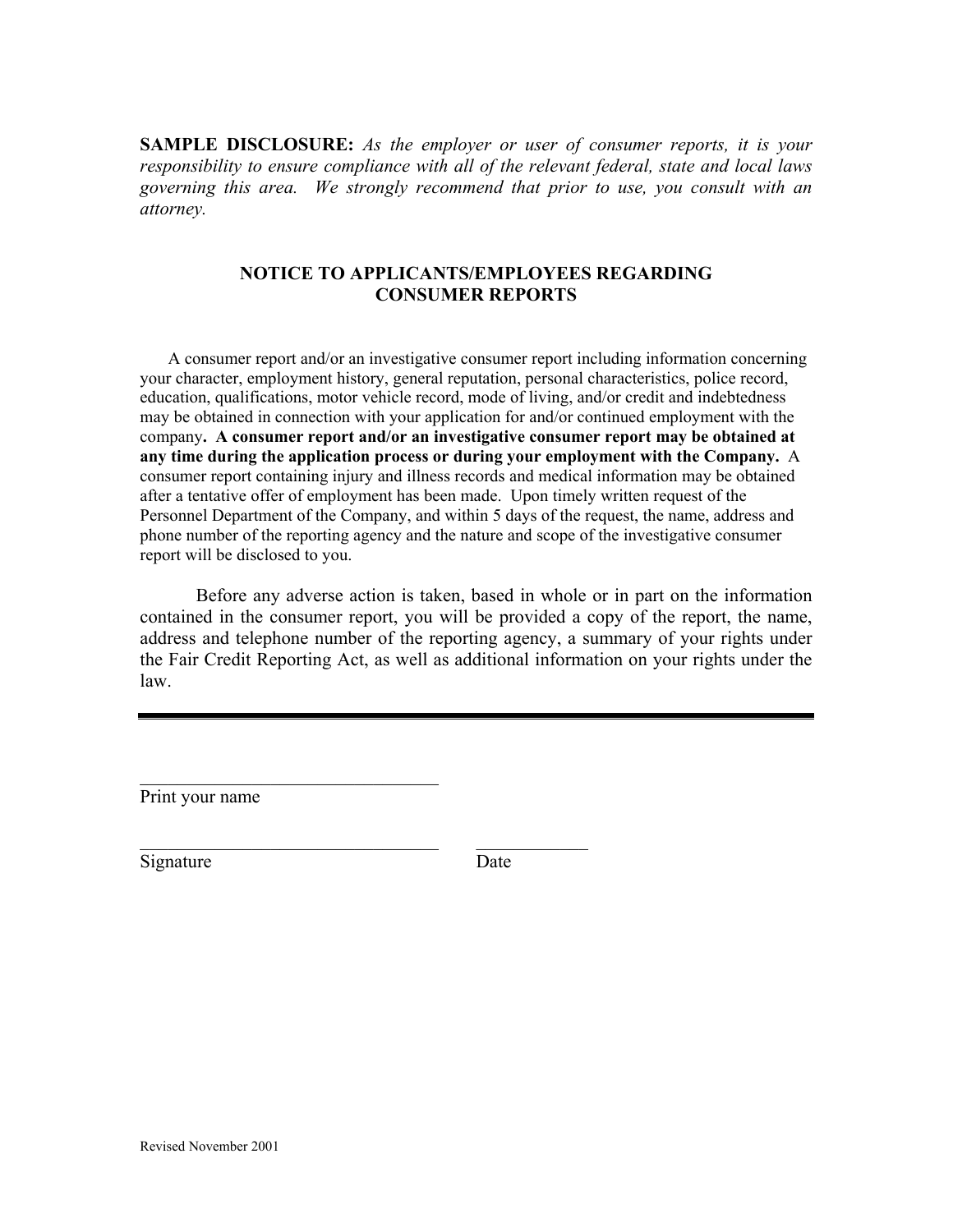**SAMPLE AUTHORIZATION:** *As the employer or user of consumer reports, it is your responsibility to ensure compliance with all of the relevant federal, state and local laws governing this area. We strongly recommend that prior to use, you consult with an attorney.* 

## **AUTHORIZATION FORM FOR CONSUMER REPORTS**

In connection with your application for employment (including contract for services), understand that consumer reports or investigative consumer reports which may contain public record information may be requested or made on you including consumer credit, criminal records, driving record, education, prior employer verification, workers compensation claims and others. These reports will include experience information along with reasons for termination of past employment. Further, understand that information from various Federal, State, local and other agencies which contain your past activities will be requested. A consumer report containing injury and illness records and medical information may be obtained only after a tentative offer of employment has been made.

By signing below, you hereby authorize without reservation, any party or agency contacted by this employer to furnish the above mentioned information. You further authorize ongoing procurement of the above mentioned reports at any time during your employment (or contract). You also agree that a fax or photocopy of this authorization with your signature be accepted with the same authority as the original.

You have the right to make a request of First Advantage, Inc., upon proper identification and the payment of any legally permissible fees, for the information in its files on you at the time of your request.

You hereby authorize and request, without any reservation, any present or former employer, school, police department, financial institution, division of motor vehicles, consumer reporting agencies, or other persons or agencies having knowledge about you to furnish First Advantage, Inc. with any and all background information in their possession regarding you, in order that your employment qualifications may be evaluated.

For California, Minnesota or Oklahoma applicants only, if you would like to receive a copy of the consumer report, if one is obtained, please check this box. \_ If checked and you are a California applicant, a copy of the consumer report will be sent within three (3) days of the employer receiving a copy of the consumer report.

For California applicants only, if public record information about your character, general reputation, personal characteristics, and mode of living is obtained without using a consumer reporting agency, you will be supplied a copy of the public record information within seven (7) days of the employer's receipt unless you check this box where you hereby waive your right to obtain a copy of the consumer report.  $\Box$ 

**\_\_\_\_\_\_\_\_\_\_\_\_\_\_\_\_\_\_\_\_\_\_\_\_\_\_\_\_\_\_\_\_\_\_\_\_\_\_\_\_\_\_\_\_\_\_\_\_\_\_\_\_\_\_\_\_\_\_\_\_\_\_\_\_\_\_\_\_\_\_\_\_\_\_\_\_\_\_\_\_\_\_\_\_\_\_\_\_\_\_\_\_\_\_\_\_\_\_\_\_\_\_** 

| Drivers License State: License Number: License Number:                             |  |  |  |  |
|------------------------------------------------------------------------------------|--|--|--|--|
| The following is for identification purposes only to perform the background check: |  |  |  |  |
| Date of Birth (MM/DD/YYYY): Race: Gender (M or F):                                 |  |  |  |  |
|                                                                                    |  |  |  |  |
|                                                                                    |  |  |  |  |
|                                                                                    |  |  |  |  |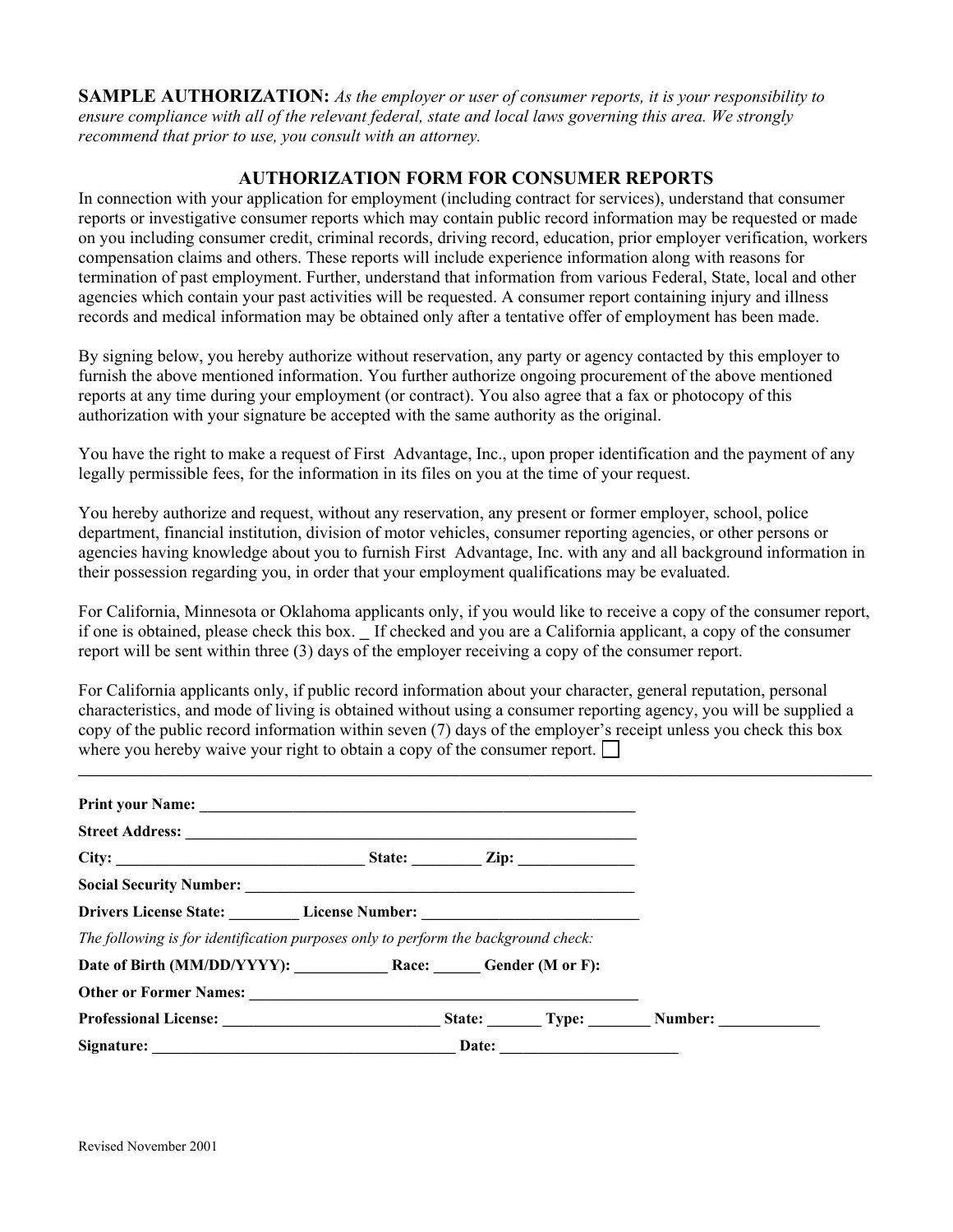**SAMPLE COMBINED DISCLOSURE AND AUTHORIZATION**: *As the employer or user of consumer reports, it is your responsibility to ensure compliance with all of the relevant federal, state and local laws governing this area. We strongly recommend that prior to use, you consult with an attorney.* 

# **COMBINED DISCLOSURE NOTICE AND AUTHORIZATION REGARDING BACKGROUND CONSUMER REPORTS**

# **Important: Please read carefully before signing.**

A consumer report and/or investigative consumer report including information concerning your character, employment history, general reputation, personal characteristics, police record, education, qualifications, motor vehicle record, mode of living and/or credit and indebtedness may be obtained in connection with your application for and/or continued employment with the employer. **A consumer report and/or an investigative consumer report may be obtained at any time during the application process or during your employment with the employer.** A consumer report containing injury and illness records and medical information may be obtained after a tentative offer of employment has been made.Upon timely written request of the personnel department of the employer, and within 5 days of the request, the name, address and phone number of the reporting agency and the nature and scope of the investigative consumer report will be disclosed to you.

Before any adverse action is taken, based in whole or in part on the information contained in the consumer report, you will be provided a copy of the report, the name, address and telephone number of the reporting agency, and a summary of your rights under the Fair Credit Reporting Act.

# **AUTHORIZATION**

You hereby authorize and request, without any reservation, any present or former employer, school, police department, financial institution, division of motor vehicles, consumer reporting agencies, or other persons or agencies having knowledge about you to furnish First Advantage, Inc. with any and all background information in their possession regarding you, in order that your employment qualifications may be evaluated.

# **READ, ACKNOWLEDGED AND AUTHORIZED**

Signature Date

 $\_$  , and the contribution of the contribution of  $\mathcal{L}_\mathcal{A}$  , and the contribution of  $\mathcal{L}_\mathcal{A}$ 

For California applicants only, if you would like to receive a copy of the credit report, if one is obtained, please check this box □. For Minnesota or Oklahoma applicants only, if you would like to receive a copy of the consumer report, if one is obtained, please check this box  $\Box$ .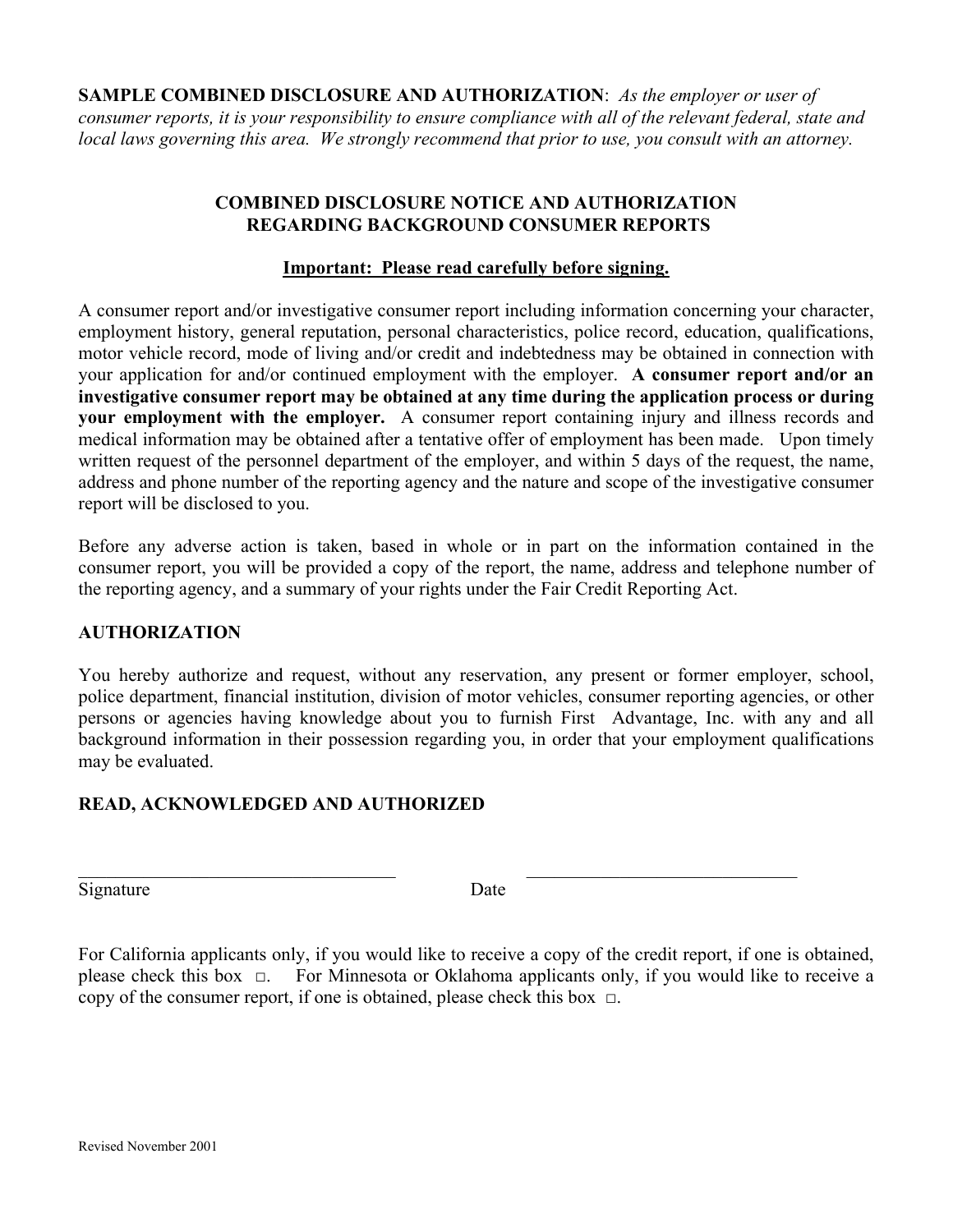**SAMPLE PRE-ADVERSE ACTION LETTER**: *As the employer or user of consumer reports, it is your responsibility to ensure compliance with all of the relevant federal, state and local laws governing this area. We strongly recommend that prior to use, you consult with an attorney.* 

# **PRE-ADVERSE ACTION NOTIFICATION**

Date: \_\_\_\_\_\_\_\_\_\_\_\_\_\_\_\_\_\_\_\_\_\_\_\_\_\_\_\_

Dear Applicant:

A decision is currently pending concerning your application for employment at

| . We are forwarding a copy of the consumer report that you                                    |
|-----------------------------------------------------------------------------------------------|
| authorized in regard to your application for employment, together with a "Summary of Rights"  |
| Under the Fair Credit Reporting Act." The contents of the enclosed report are currently under |
| review in consideration of your employment.                                                   |

If this report contains any information that is inaccurate or incomplete, you should contact our office immediately so that the corrected information can be reviewed prior to an employment decision being made.

Regards,